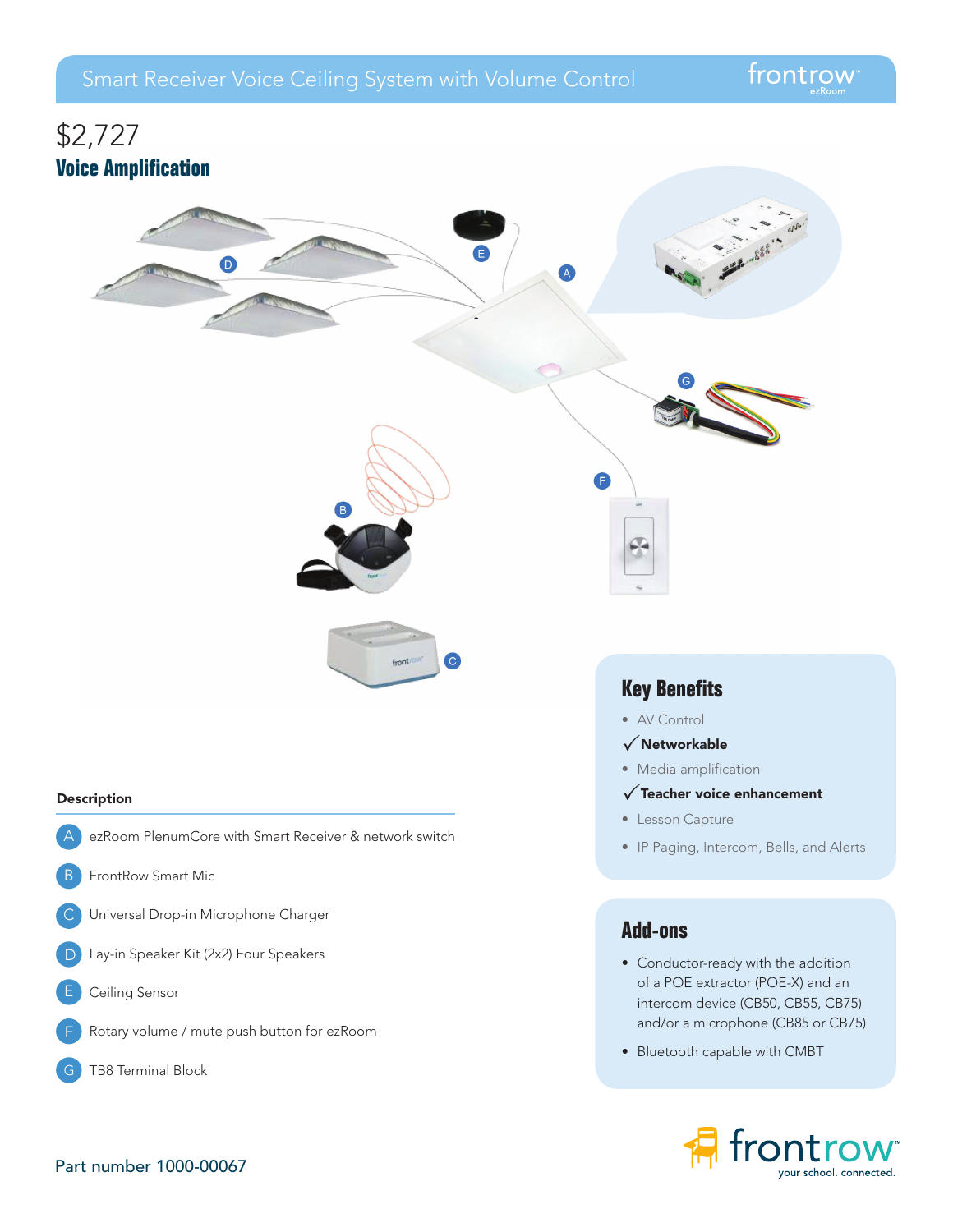# **EZROOM PLENUMCORE WITH SMART RECEIVER & NETWORK SWITCH**



# **SPECIFICATIONS**

Weight: 8.39kg/18.5lbs Size (wxhxd): (60x60) 58.5 x 59.05 x 8.18 cm; (2x2) 23.81 x 23.70 x 3.22 in

**5-PORT ETHERNET SWITCH**



### **ICR-01 FRONTROW SMART RECEIVER**



### **SPECIFICATIONS**

Ports:  $5 \times 10/100$  Mb/s Ethernet (RJ45) Transmission Method: Store-and-Forward Switching Bandwidth: 1 Gb/s Supported IEEE Standards: 802.3, 802.3u, 802.3x AC Input Power: 100 to 240 VAC, 50 / 60 Hz Operating Temperature: 32 to 104°F / 0 to 40°C Storage Temperature: -40 to 158°F / -40 to 70°C Operating Humidity: 10 to 90% Storage Humidity: 5 to 95% Certifications: FCC, CE, RoHs, as per Manufacturer Indicator Lights: Link/Activity Dimensions: 14 x 8.7 x 2.8 cm / 5.5 x 3.4 x 1.1in

### **SPECIFICATIONS**

### Transmission type: Infrared

Receiving frequencies: 2.1MHz, 2.4MHz; (2.8MHz, 3.3MHz, 3.6MHz with Channel Expansion Module)

Frequency response: 50Hz – 20kHz

Wavelength: 940nm

Signal-to-noise: >70dB THD: <1% @ 1kHz

Maximum audio output power: 2 x 13w (8Ω), 2 x 20w (4Ω)

Speaker Expansion Module: 2 x 10w (8Ω), 2 x 20w (4Ω)

Total System Power: 80w peak program

Power supply: 18VDC @ 3.4AMP

Network Support: 10/100 Mb/s (Auto Sensing)

Baud Rate: 2400 – 115,200

Size (wxhxd): 34.92 x 16.8 x 5.5cm/ 13.75 x 6.5 x 2.75in

Weight: 1.72kg/3.8lbs

### **INPUTS/OUTPUTS**

- Input power jack (mains 18Vdc, 3.5A)
- Input power jack (PoE 12-18Vdc, 24W)
- (3) Jacks for external sensor connection (RCA)
- Audio out jack (with gain control) (3.5mm)
- Audio out jack (max gain output) (3.5mm) • (3) Stereo audio in jacks (with stereo sound
- output) (RCA)
- (1) Serial communications port
- (1) Jack Pair (supplying 12VDC to power and connectivity to control panels) (RJ45)
- (1) 5V, 1A power output (for network switch)
- (1) 18V, 2A power output (for HDBaseT HDMI receiver)
- (1) 5V, 1A power output (for HDMI audio de-embedder)
- (1) Terminal block for analog page override
- (1) Intercom input jack (RJ45)
- (1) IR blaster port (3.5mm)
- (1) Network Jack (RJ45)
- (2) 4-pin captive screw loud speaker terminals (second is optional). Left and right (stereo output)
- (1) 4-pin captive screw general purpose input (GPI) relay terminal
- (1) 4-pin captive screw RS232 serial control input/output terminal (3 position)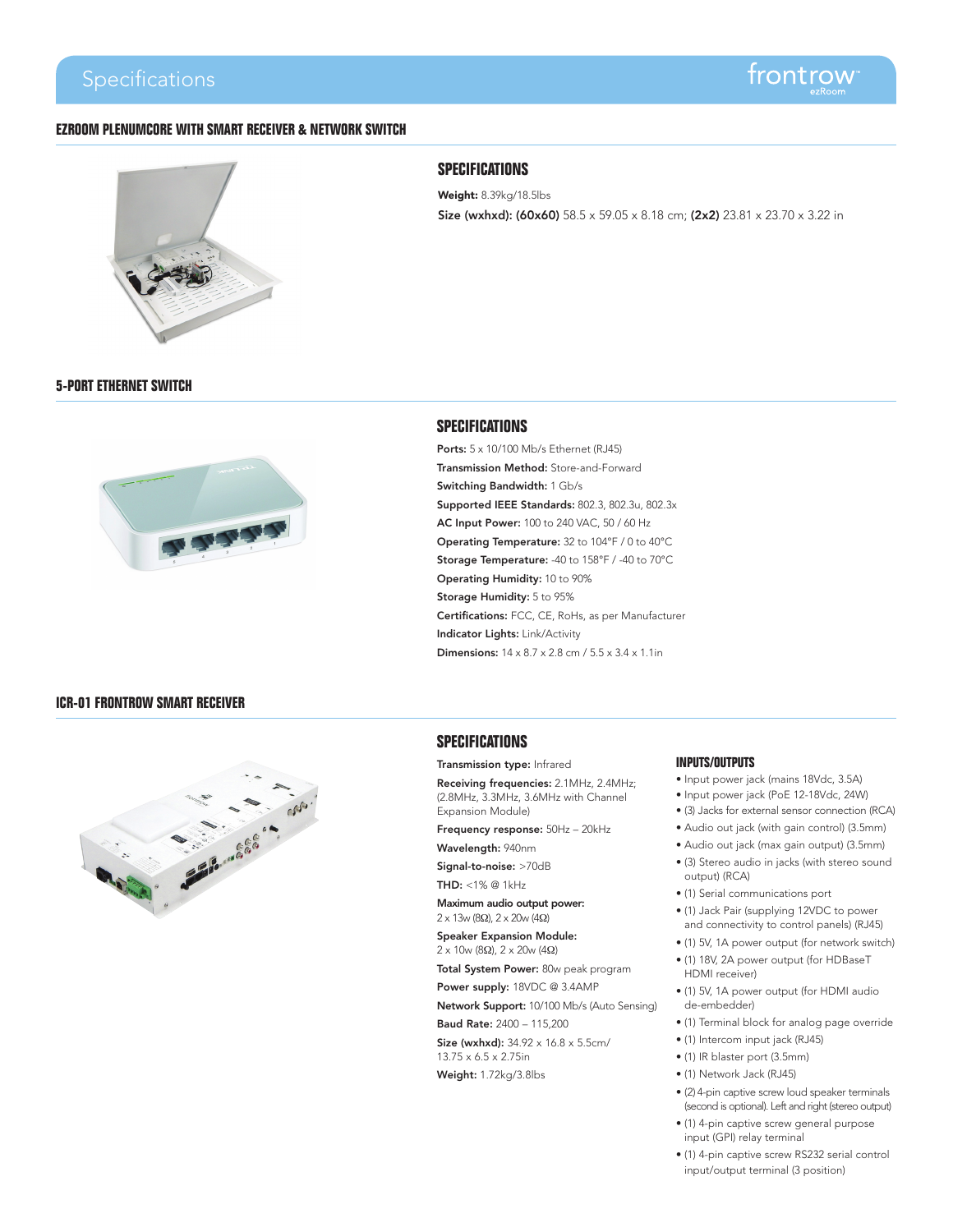## **ITM-02 FRONTROW SMART MIC**



# **SPECIFICATIONS**

Transmission type: Infrared Transmitting frequency: 2.1MHz, 2.3MHz 2.4MHz, 2.8MHz, 3.3MHz, 3.6MHz programmable Frequency response: 70Hz – 8kHz

Microphone: Unidirectional cardioid

Battery life: 7 hours (typical)

Battery type: Li-Ion, 3.7V, 850mAH Operating range: 30.4m/100ft, line of sight

(typical) Size (wxhxd): 7.4 x 6.6 x 1.3cm/2.9 x 2.6 x 0.5in

Weight: 73.7g/2.6oz (with battery and lanyard)\*

### **USER CONTROLS**

- wake/mute/voice command button
- channel select

### **INPUTS/OUTPUTS**

- 3.5mm aux input
- charge/programming jack

\**Competitor models report weight without lanyard*

# **IMC-01 UNIVERSAL DROP-IN MICROPHONE CHARGER**



# **SPECIFICATIONS**

Size (wxhxd):  $8.9 \times 4.6 \times 11.4$ cm/3.5 x  $1.8 \times 4.5$ in Weight: 226.7g/8oz Power supply: 5.9V dc

### **LAY-IN SPEAKER KIT (2X2) FOUR SPEAKERS**



### **SPECIFICATIONS**

Average sensitivity: 92dB-SPL 1W/1M Speaker type: 8in full range cone Impedance: 8Ω nominal Loudspeaker power rating: 12W-RMS EIA 426A Standard Calculated maximum system output: 103dB-SPL, 12W/1M Magnet type: 4.8oz BeFe Ceramic Size (wxhxd): (1x2) 29.9 x 32.5 x 9.7cm/11.81 x 12.81 x 3.81in (2x2) 60.5 x 60.5 x 8.74cm/23.82 x 23.82 x 3.44 in Frequency response: 65Hz – 17kHz EIA 426A standard Nominal coverage angle: 100˚ included angle -6dB/2kHz half space Audio connection: Pre-cut 17.8cm/7in Mounting: Replaces existing ceiling tile, mounts in tile grid, built for Plenum spaces